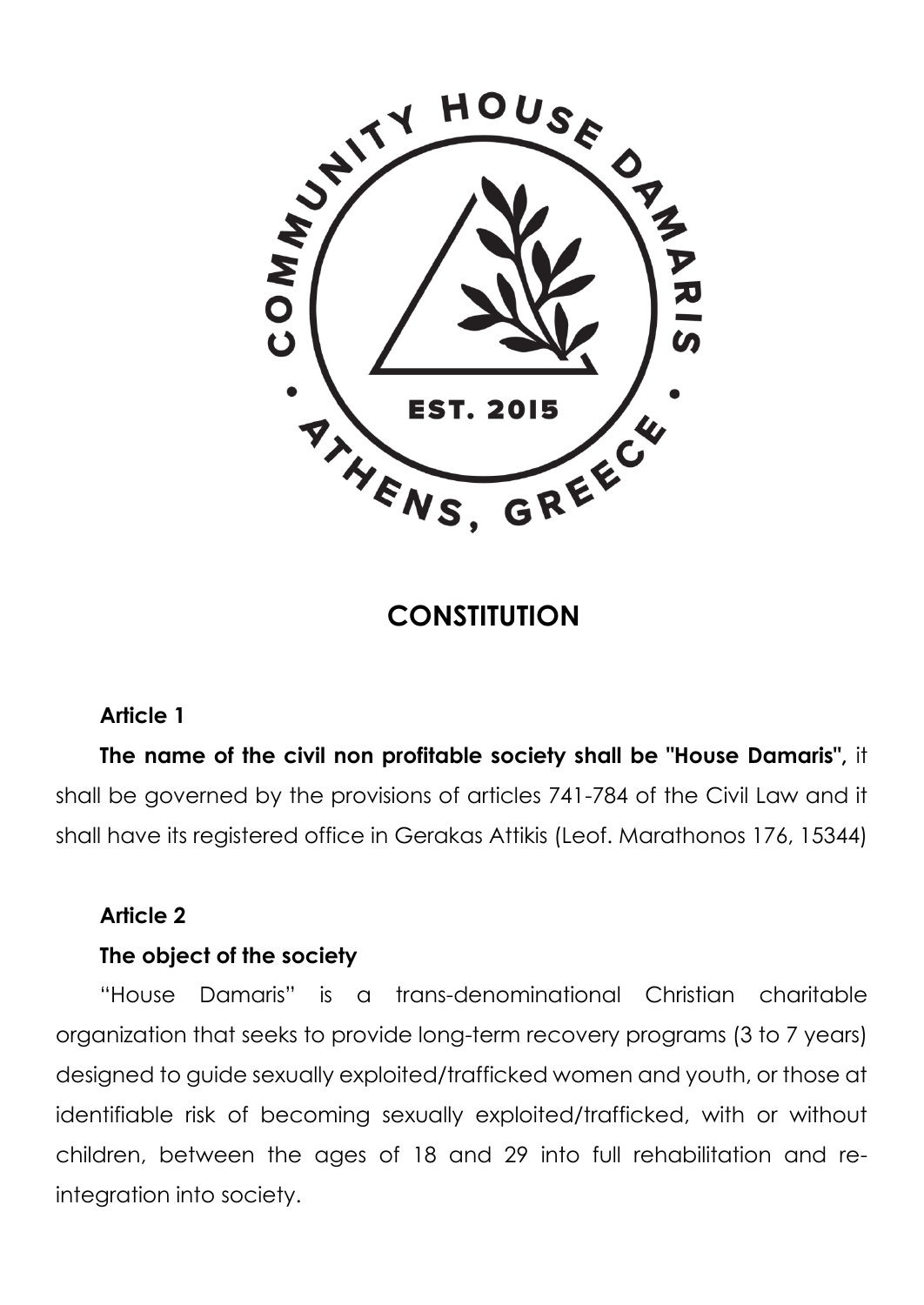#### **Article 3**

**For the fulfilment of the above philanthropic object the "House Damaris" will:** 

Α. Organize a long-term recovery program to assist sexually exploited/trafficked women and youth (with or without children) in the development of interpersonal relationships with their peers and significant others, enabling personal awareness and growth.

Β. Maintain infrastructures, providing services of catering and accommodation for the participants in the program

C. Raise funds by contribution of the partners and third parties and dispose of them for its humanitarian purposes and public welfare work undertaken by the society;

D. Organize seminars and lectures, as well as any kind public events, relevant to the society's objects; (for example sensitize and promote awareness of the special needs of sexually exploited/trafficked women and youth.

E. Hire and train volunteers wishing to serve within the House Damaris housing programs.

F. Obtain and issue printed matters, magazines and books within the frameworks of the society's objects;

G. Acquire real properties for the accomplishment of the society's objects.

#### **Article 4**

1. Given that the object of the society is primarily humanitarian charitable and not profitable, the society bases its existence upon the love of persons who undertake this work and **accepts every well-intentioned contribution** by any physical person or legal entity, which is given for that effort with a spirit of honesty and true support. In this context the financial resources of the organization can be obtained from: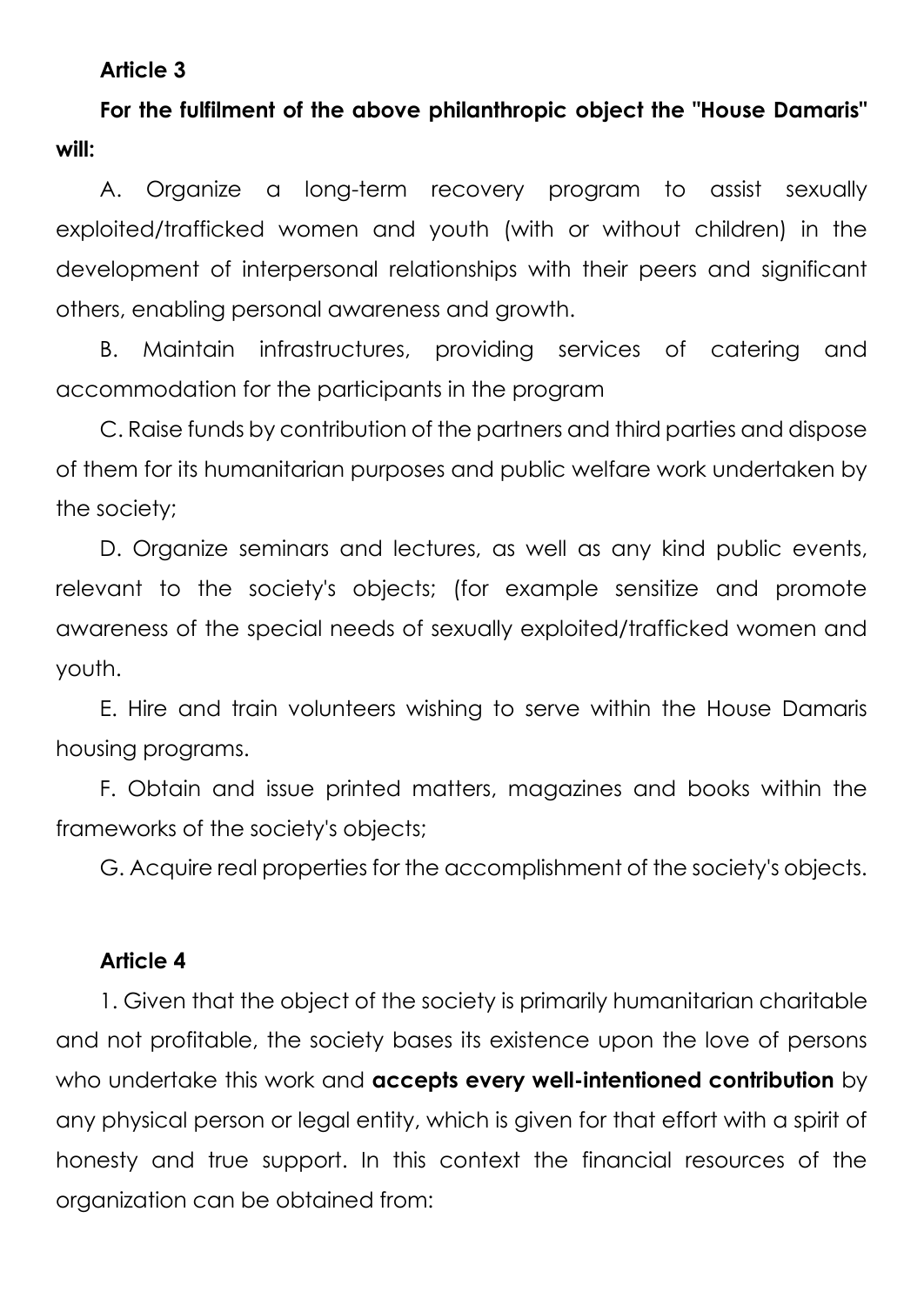A. Sponsorships, donations, inheritances or bequests from natural or legal always entities keeping the benefit of inventory, national and European grants and funding, donation and grants from international organizations, public services, public and private enterprises domestically and foreign, that are supplied to support its purpose.

B. Participation in European, national or international programs.

C. Revenue from its activities and the means to achieve its purposes. In any case, the society maintains subject not to accept offers the motives of which are controlled and it is revealed that they do not emanate from the Christian solidarity and love spirit.

2. The society is a non-profit legal entity and the liability for any obligations towards the government or third parties lies with the entity itself. Both in the duration as well as the dissolution of the society distribution of profits to its partners is not allowed. Any addition to the contributions of partners, the society's net capital or assets of any kind shall be made available during the operation for the utilization of the society's purpose.

### **Article 5**

**The corporate capital** shall amount to five thousand (€5,000.00) Euros , which all the partners have contributed in equal parts.

### **Article 6**

The general meeting of the partners is the society's highest body being entitled to decide on all matters concerned by majority.

**New members of the society** may be admitted by resolution of the majority of the present partners, upon amendment of the Society's articles of association, in accordance with the law provisions. A prerequisite for the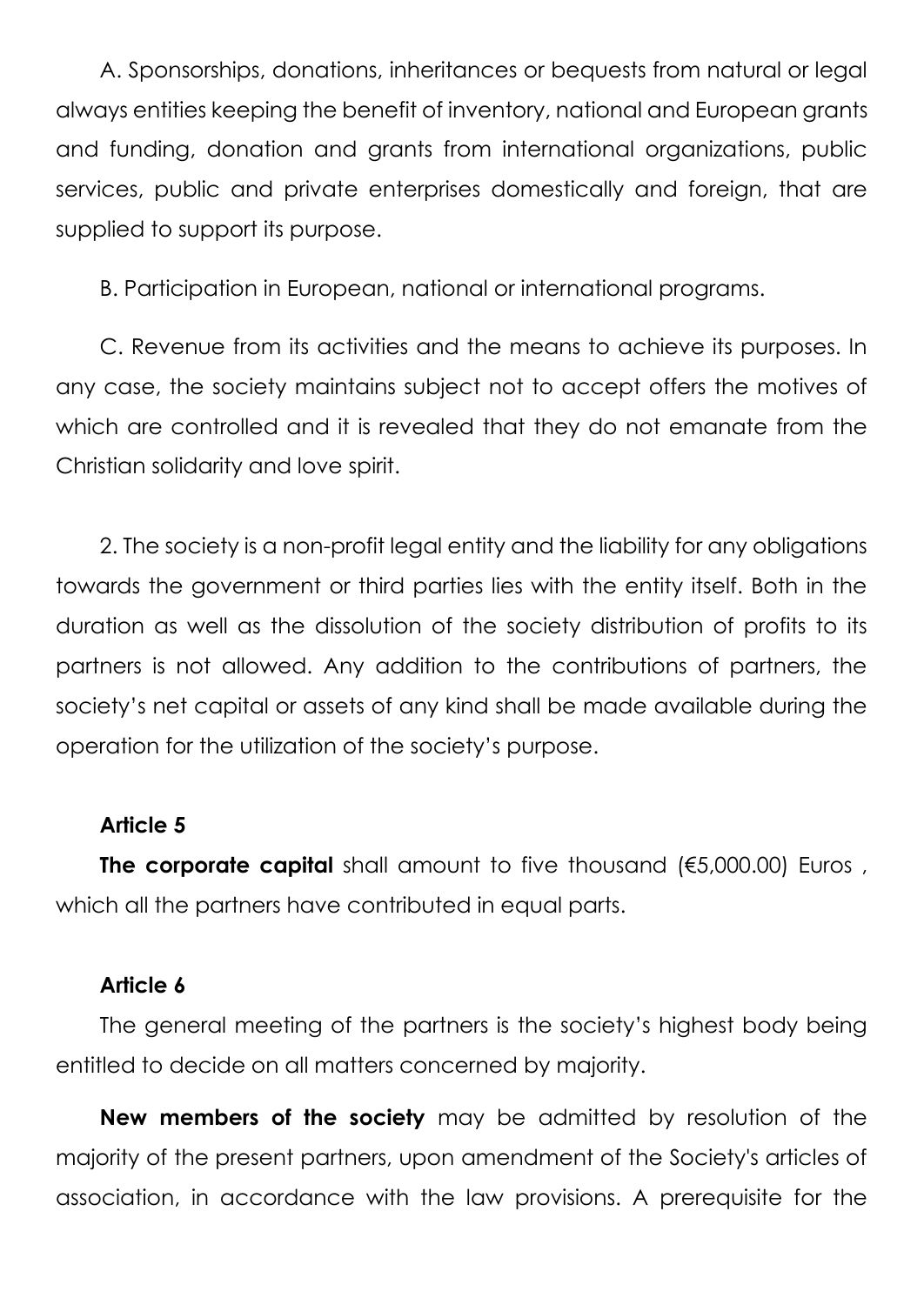admission of a new member in the society shall be his proven devotion to the society's objects and his good public conduct.

# **Article 7**

**The Society shall be represented by one or more administrators.** The administrators shall be elected by all the partners, by majority vote, and under such capacity thereof they shall appear before all the domestic and foreign courts of any instance and jurisdiction, ordinary and extraordinary ones, with all the capacities of the litigant and for any reason until completion of the hearing. They shall have the power

- to wave legal documents and rights;
- compromise in any issue whatsoever and any claim;

• have transactions with any physical person or legal entity, any authority or public body;

• file statements, applications in any issue and support them being present;

• deposit trademarks and names to the competent courts, authorities and chambers;

• deposit the society's personal property to the banks and other credit institutions and withdraw it. The term of office of the administrators shall be indefinite."

With this document are appointed - Konstandinia Naki (president and administrators) Anthoula Intzigianni (administrator) Maria Kapsali (dministrators) Kate Kleinsasser (administrator)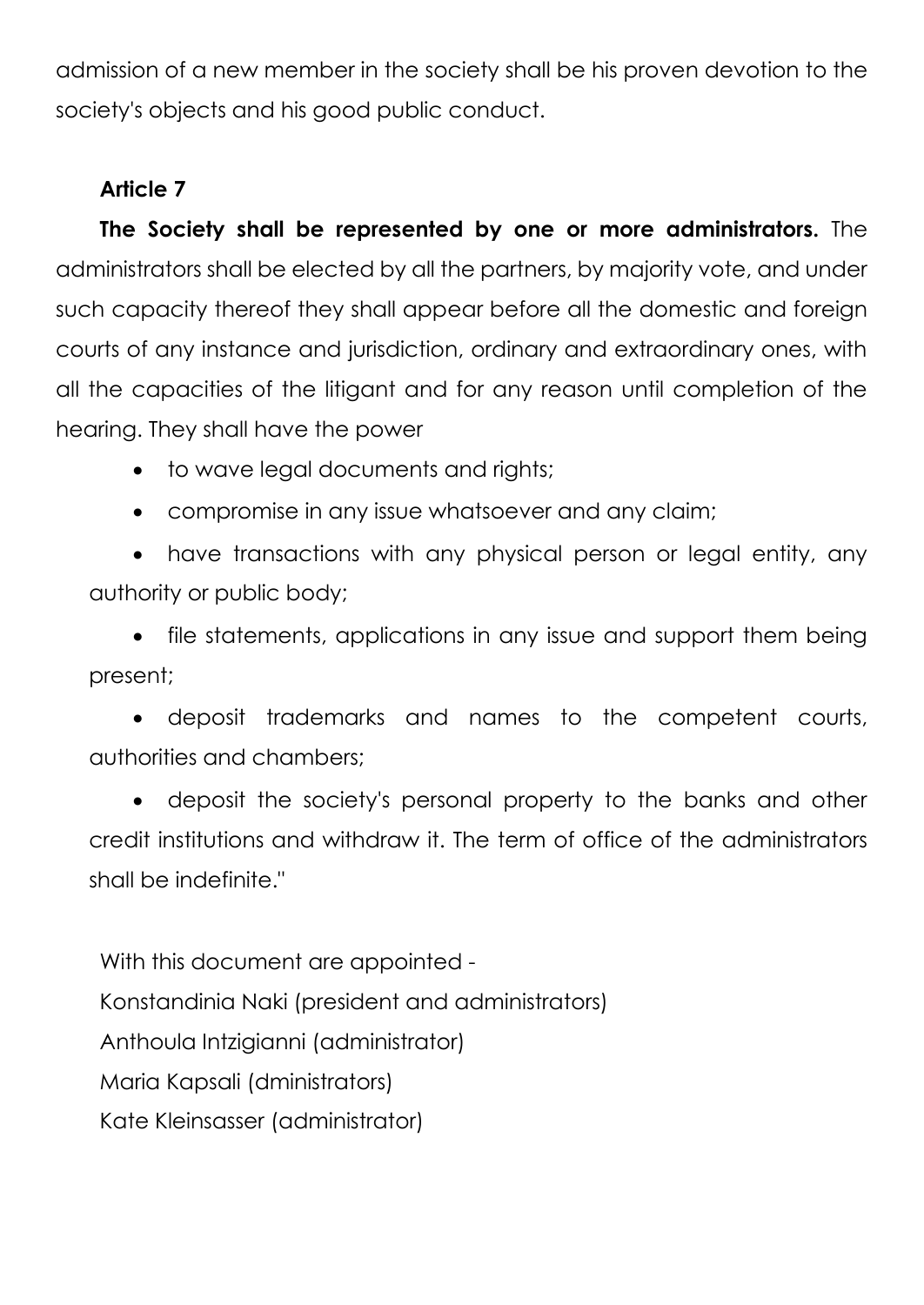The Administrators shall represent the society, acting jointly or individually each of them, before all the authorities, the courts and third parties that have transactions with it, commit the society by their signature only as long as the undertaken commitment does not exceed the amount of five thousand (5,000) Euros. Joint action or/and signature by two at least of the above administrators shall be required for larger amounts.

#### **Article 8**

**Dissolution Of House Damaris.** The duration of the society shall be indefinite and it shall exist as long as it shall be able to fulfil its object and has the required funds and material means. The dissolution of the society shall be resolved by the general meeting of partners, by majority vote.

**In case of death or resignation of a partner the society shall not be dissolved** but it shall continue with the remaining partners. In any case the share of the resigned partner shall devolve to the society without compensation and shall not be inherited.

In case of dissolution of the society its assets shall not devolve to the partners or to the beneficiaries thereof but to an organization having a similar object and such resolution shall be passed by the majority of partners.

If no such resolution is passed by the majority of partners, then the First Instance Court of Athens may designate, taking under consideration that the partners' will is to serve the object for which this society was established, a spiritually adjacent organization pursuing a similar object.

This clause is unalterable.

#### **Article 9**

#### **Non profit involvement of partners - Personnel of H.D.**

**1.House Damaris's members shall serve without remuneration** and shall not receive either directly or indirectly any profits from their position as